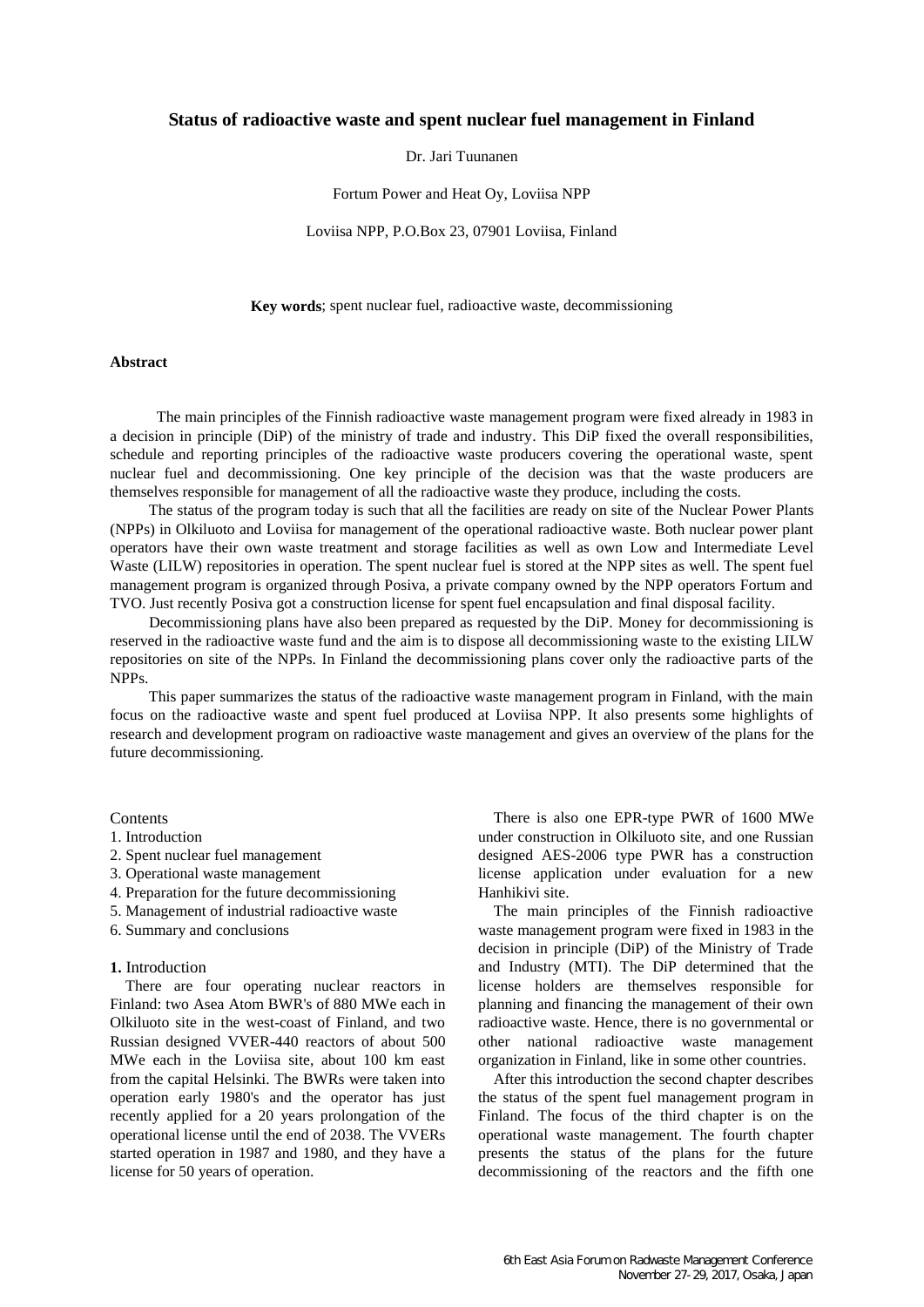discusses the management of institutional radioactive waste in Finland, such as radiation sources from the industry, hospitals and universities. The last chapter presents a summary and conclusions. Along the paper some highlights of the R&D work are also presented.

## **2. SPENT NUCLEAR FUEL MANAGEMENT**

The main aim of the DiP of MTI from 1983 was that the operators shall try to find an international solution for the spent fuel management, in such a way that the spent fuel, after reprosessing or directly, would have been disposed of abroad. Direct disposal in Finland was only the second option that time. The deadline for the plans of interim storage of spent fuel was 1984, the timeline for the selection of the site for spent fuel disposal facility was set to the year 2000 and the spent fuel disposal facility was requested to start operation around 2020, if the operators had decided to follow the second option.

During the early years of operation the spent fuel from Loviisa NPP was returned back to Russia (Soviet-Union). This activity was terminated in 1995 when the Finnish government decided to prohibit export and import of spent nuclear fuel. At the same time TVO had its own research program for finding solution for their spent fuel management.

TVO decided to build an own wet spent fuel storage, which gave them time to develop solution for their spent fuel management. The original wet spent fuel storage at Loviisa NPP was designed assuming that all the fuel is returned to Russia soon after it is removed from the reactors. Later the storage has been expanded twice, first allowing more cooling time for the spent fuel before returning it to Russia, and later to make it possible to store all the spent fuel on site after it was not possible to return it to Russia any more. The capacity of the storage has later been further expanded using high density racks, which are of Fortum's own design, allowing storage of all the spent fuel on site produced during 50 years of operation of the plant.

After it was not possible to return the spent fuel from Loviisa NPP to Russia Fortum and TVO started to negotiate of co-operation. In 1995 the companies reached an agreement which gave Posiva the responsibility for planning the management and final disposal of the spent fuel of these companies. Based on this agreement TVO owns 60% and Fortum 40% of Posiva.

Posiva's programme on owners spent fuel management has progressed well according to the DiP. Posiva selected Olkiluoto site for its final disposal facility in the year 2000 and the site was approved by the parliament in 2001. Construction license application for the spent fuel encapsulation and final disposal facility was left 2012 and the license was granted 2015. Now Posiva is working with the operating license application, at the same time with closing the remaining open issues from the construction license. The operating license application shall be left around 2020, making it possible to start final disposal of the spent fuel early 2020's. Hence, about 40 years will be needed from DiP to the operation of a spent fuel disposal facility. This long journey is illustrated in Fig. 1 below.



Fig. 1: The main steps of Posiva's spent fuel management program (source: Posiva).

The research and development work on spent nuclear fuel disposal started already more than 40 years ago in Finland. After Posiva selected the Olkiluoto site the research focused more on the site issues, both above and below the ground. In addition, Posiva has had a program for developing technology for encapsulating the fuel, manufacturing the copper canisters for the fuel, and the machines needed to dispose it. An example of the machines developed is the boring machine for disposal holes (Fig. 2).



Fig. 2: Posiva's machine for boring disposal hole (source: Posiva).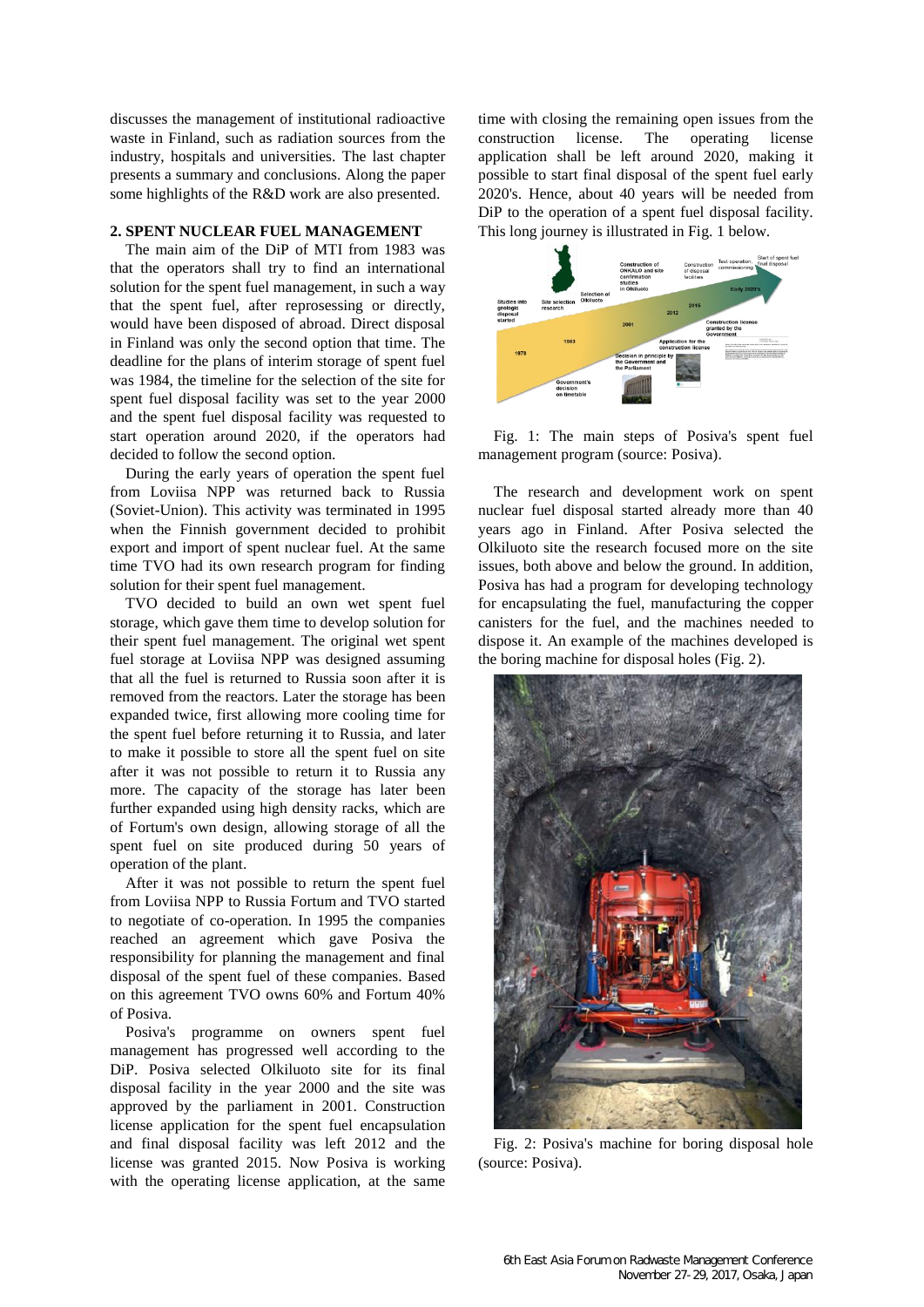### **3. OPERATIONAL WASTE MANAGEMENT**

The objective of the DiP for operational waste management was, that all the operational waste produced shall be treated, stored and disposed of in Finland. The deadline for taking disposal facilities in operation was set to 1992.

The power companies Fortum and TVO had some discussions about co-operation in the management of their operational waste too, but they decided to build their own final disposal facilities to the NPP sites. TVO took its repository into operation in 1992 and Fortum later in 1999. Hence, the targets of the DiP have been fulfilled.

In Loviisa NPP, dry operational waste is packed in 200 l drums. The evaporate concentrates are cleaned using Fortum's selective NURES inorganic ion exchange materials. Several campaigns have been carried out to treat concentrates with NURES and CsTreat. About  $200 \text{ m}^3$  have been treated during each campaign and until the end of 2013 totally 1460  $\text{m}^3$ had been treated. As a result of this treatment there are only 0,272 m<sup>3</sup> of CsTreat left as waste. In Loviisa CsTreat is used in 8 liter columns. Thus there are 34 spent columns left as waste, and they can be disposed of in three concrete containers, with outer volume of about  $1,7 \text{ m}^3$ , each. In this way Fortum has saved about 55 million euros in solidification and final disposal costs at Loviisa NPP.

The wet operational waste, ion exchange resins and those evaporate concentrates that can't be cleaned, are treated in the solidification plant at Loviisa NPP site. In the solidification process the waste is mixed with cements, blast furnace slag and additives in a concrete waste container. The cementation plant is very effective: 400-500 l of waste can be solidified into a  $1 \text{ m}^3$  (inner volume) concrete container. The cementation recipes are based on Fortum's own R&D work, which still continues for further optimization of the solidification process. See Fig. 3 for the main principle of the solidification plant operation.

Fig. 3: Operation principle of Loviisa NPP solidification plant.

idification plan

The radioactive waste produced at Loviisa NPP is disposed of to a disposal facility on site, located about 100 m underground. At the moment there are two waste caverns for operational waste in operation, one for storing operational waste, and one for disposing of the solidified waste constructed. There is enough space for disposal of all the waste produced during the 50 year operational life of Loviisa NPP. If needed, more space can be built.

The safety of final disposal of the waste is evaluated in a long term safety case of the repository. Currently Fortum is updating it as a part of a periodic safety review of the repository.

## **4. PREPARATION FOR THE FUTURE DECOMMISSIONING**

In the decommissioning area the DiP determined the time schedule for the operators for developing decommissioning plans of their reactors. Every 5 years the operators were requested to present their updated plans for decommissioning the reactors. The DiP also required that the waste from the decommissioning shall be disposed of either to the LILW repositories or to the spent fuel repository.

The operators have followed the DiP and presented their decommissioning plans to the ministry ever since 1980's. Today the plans need to be updated every 6 years. In the case of Loviisa NPP, the next update will be submitted at the end of 2018.

Fortum is planning to dispose of all the radioactive decommissioning waste from the Loviisa NPP to the on-site LILW repository. The inventory of the decommissioning waste has been estimated based on plant measurements, operation experience and MCNP simulations, and a conceptual design of the repository extension for the decommissioning waste is available. Fig. 4 shows the repository extension for the decommissioning waste packages and for the large components (e.g reactor pressure vessels, steam generators).

When the Loviisa LILW repository was built the future decommissioning was taken into account. For example the entrance tunnel is so large that all the big components, such as reactor pressure vessel and steam generators, can be transported to the repository without cutting them into smaller peaces. This allows cost-effective dismantling and disposal of the waste.



Fig. 4: A view of the Loviisa LILW repository extension for decommissioning waste.